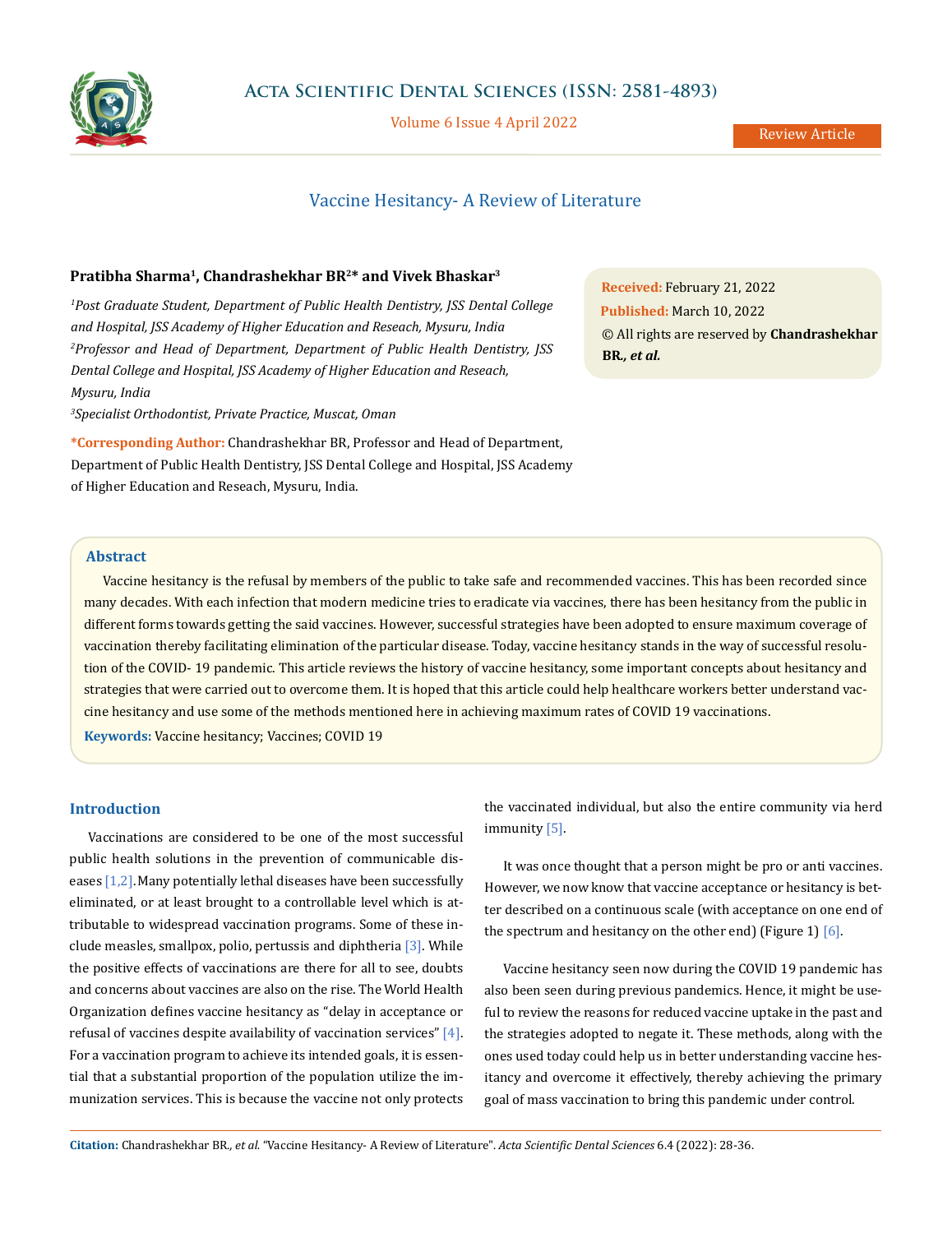

## **History of vaccine hesitancy**

One of the earliest records was from China where scabs from smallpox were collected and powdered, to be inhaled. This earliest form of variolisation led to varying degrees of immunity to smallpox. The variation in success of this 'vaccine' was probably due to the lack of standardisation in the procedure at that time  $[7]$ . This was then followed by the famous experiment by Dr. Edward Jenner in the late  $18<sup>th</sup>$  century when he took samples of cowpox lesions from his maid and inoculated his gardener's son with it in order to develop immunity towards smallpox. It is, but obvious, that at that time, these experiments were met with suspicion  $[8]$ .

Two main patterns can be noticed while observing past incidents of vaccine hesitancy. One is the concept that vaccines cause more harm than good, i.e., their side effects are more harmful than the diseases which they help prevent. This has been noticed with most recent vaccines, where initially the vaccine uptake by the public is really good, which causes the serious effects of the disease to diminish significantly from the society. With time, parents, and even healthcare professionals stop seeing, first-hand, the horrible symptoms of the disease (which the vaccine helped prevent). This causes a bias in the minds of the public, where risks are clearly visible but the benefits of the vaccine are not discernible for the above mentioned reason. This has led to many authors stating that vaccines tend to become victims of their own success [9].

The second pattern seen is related to compulsory vaccination legislations. In many countries, it was, and is viewed as an infringement of their freedom and fundamental rights [9]. Compulsory vaccination programs are met with their fair share of scepticism by members of the public who fail to see the larger picture and are concerned only with their individual rights and freedoms. Among this, three main reasons stand out; a general lack of trust in modern medical science, religious beliefs and infringement of personal freedom [10]. An interesting example is regarding smallpox vaccination in the US in 1902, a resident of Massachusetts refused to get vaccinated citing a violation of his freedom. He was fined only a measly amount of five dollars, which was followed by a lengthy court battle, which resulted in a landmark judgement that a state or municipal body could enact a public health law and enforce it if it ensured safety of the general public  $[11]$ .

One of the most noteworthy papers was by Dr. Andrew Wakefield, who in 1998, published an article in The Lancet linking MMR vaccine to autism and inflammatory bowel disease. He theorized that the measles vaccine interacts with the intestine and releases toxic compounds to enter the brain, causing autism. He was later charged with medical fraud, poor research methods and his study has been largely discredited by the medical community [12]. However, since the general public gets their information from mainstream media and not medical journals, this theory is still seen doing its rounds in society today. The fact that anti vaccine movements have been garnering unwanted publicity by celebrities hasn't helped the medical community in increasing vaccine awareness [13].

#### **Vaccine hesitancy in the age of social media**

Even though vaccines have progressed rapidly when compared to their initial years (in terms of methods of production, relative safety, standardisation etc), the reasons for hesitancy expressed by the general public are more or less the same. Some of these common reasons include that risks of vaccines are greater than their benefits, and that compulsory vaccination programs invade upon personal freedoms. Authors who have tracked vaccine hesitancy over the past decades seem to land upon a TV documentary aired in 1982 in the US where parents of children who received the DPT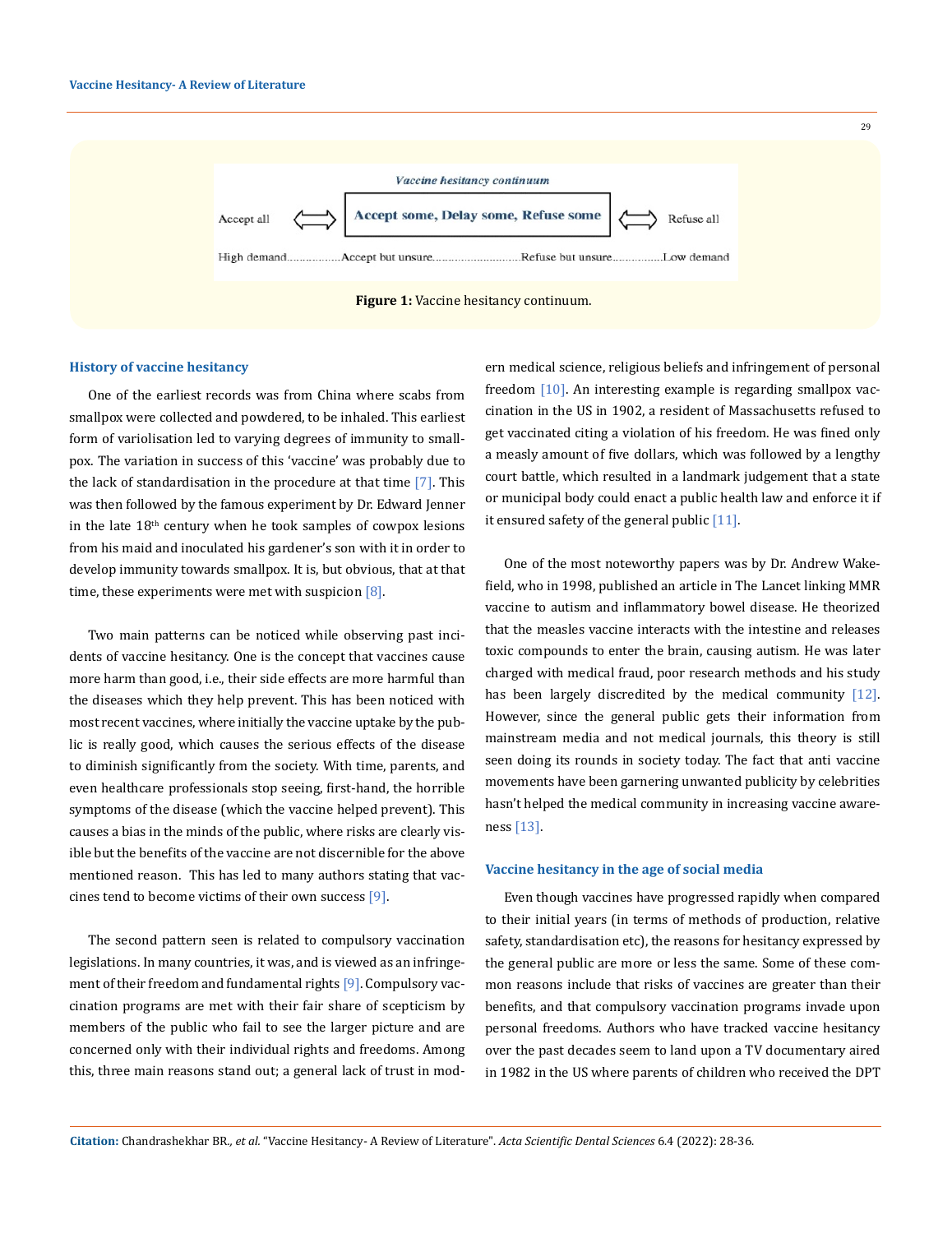vaccine came on the show and expressed very emotionally the 'supposed harm' that the vaccine caused to their children [14]. A similar pattern is being seen in today's age of wide spread use of the internet where parents share experiences of vaccination to the general public. Many studies have shown that majority participants cited the internet as their source of information about vaccines [15-17]. In some instances, they might seem overly emotional about normal side effects such as pain around the injection site, fever, weakness etc thereby making a larger portion of the public believe that vaccines do more harm than good. The general public, for the most part, do not have the time or skill to go through peer reviewed scientific articles; they would rather watch a video on social media that is quicker but most often erroneous in content. Another concept that affects what a person sees on the internet is their previous internet searches. Search engines are user based, meaning that if a person has searched repeatedly over the past few days about ill effects of vaccines, he/she will be shown similar content across other platforms. This would lead to content about benefits of vaccines not being shown to this user  $[18]$ . An analysis of videos on YouTube about vaccinations show that around 30% videos are anti-vaccines and most of them provide data that do not conform to normal standards. In today's times, this is a matter of concern for public health professionals as internet celebrities and social media are given more credibility than actual qualified doctors [19].

Some studies have taken an interesting approach in finding about the impact of anti- vaccination websites on the attitude of general public towards vaccines. The methodology was the creation of a fake website which intentionally had lot of anti- vaccination information including fake personal stories and testimonies [20-23]. Interestingly, they found that a fake anti-vaccination website influenced a person's decision about vaccination more significantly than a fake pro-vaccination website  $[20]$ . Another study has shown that HPV vaccine uptake is lesser in those areas where Twitter feeds contained a relatively higher amount of anti- vaccination content such as conspiracy theories, misinformation and vaccine risks [24].

# **Political and socioeconomic factors affecting vaccine uptake today**

Similar to the spectrum of vaccine hesitancy as described in the beginning of this article, throughout history varying degrees of trust/ mistrust can be seen between the general public and the ruling government. Rightly or otherwise, this has increased in contemporary society. If a person doesn't trust the government on other issues, then as a fall over effect, he/ she would not trust the government about public health measures such as vaccinations. Studies backing this concept have shown that in lower income sections, sections of society that have been discriminated against, and other marginal sections of society show a higher percentage of anti- vaccine sentiment [14,25-27]. At the same time, in well-educated and richer countries where parts of the community show alternative types of lifestyle, vaccine hesitancy is also seen; but here it serves as a way to reinforce their alternative identity in society [28].

#### **Strategies to combat vaccine hesitancy**

#### **The concepts of 5as and 5cs**

Reasons for reduced vaccine uptake are varied across different strata of society. In order to achieve better vaccination rates, it is important for public health professionals to first understand the reasons behind vaccine hesitancy. Two main models have been proposed which might help in better understanding about attitudes regarding vaccines, i.e., the 5 As and the 5 Cs.

Thomson., *et al.* in 2015 [29], proposed the 5As model which aimed to explain some of the factors behind vaccination rates. These included Access, Affordability, Awareness, Acceptance and Activation. The working definition of these terms are provided in figure 2.

Working definitions and contributing factors of the 5As.

| Root cause        | <b>Definition</b>                                                                                                                                      |  |  |
|-------------------|--------------------------------------------------------------------------------------------------------------------------------------------------------|--|--|
| <b>Access</b>     | The ability of individuals to be reached by, or to reach,<br>recommended vaccines                                                                      |  |  |
| Affordability     | The ability of individuals to afford vaccination, both in<br>terms of financial and non-financial costs (e.g., time)                                   |  |  |
| <b>Awareness</b>  | The degree to which individuals have knowledge of the<br>need for, and availability of, recommended vaccines<br>and their objective benefits and risks |  |  |
| Acceptance        | The degree to which individuals accept, question or<br>refuse vaccination                                                                              |  |  |
| <b>Activation</b> | The degree to which individuals are nudged towards<br>vaccination uptake                                                                               |  |  |

**Figure 2:** Working definitions of the 5 As.

Access: The authors suggested that those children that were born in hospitals and health centres showed higher rates of vaccination probably due to the easier access to vaccines at these places. Vaccine uptake was higher if vaccination drives were organised by institutions such as schools, workplace or universities. They also said that ensuring convenient access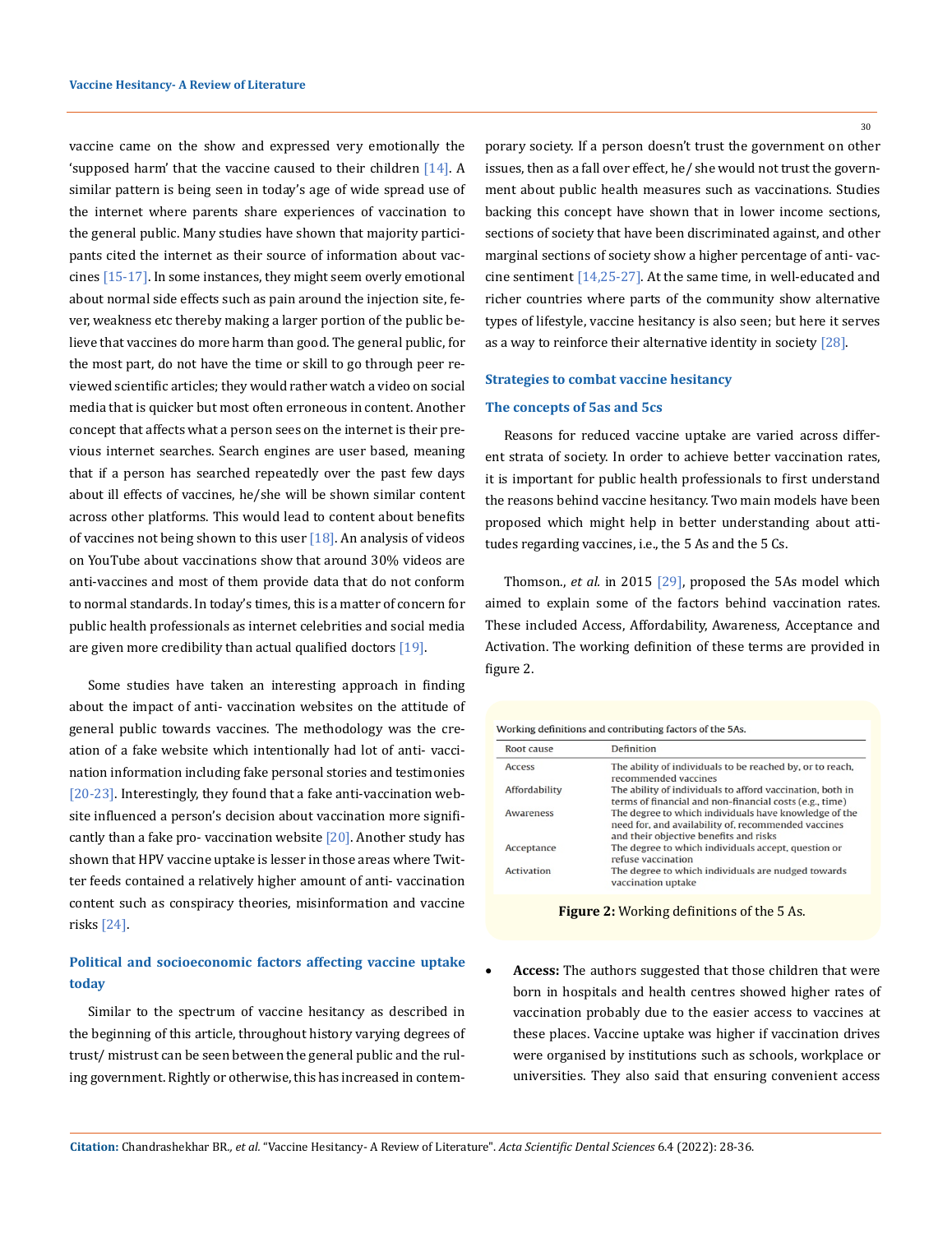to vaccines was necessary. For example, vaccines given during school hours had better uptake than those given after school hours.

- Affordability: Those vaccination drives that were financed by the State had better acceptance rates. Parents also had nonfinancial costs; they had to take time off work to bring their children to the health centres to get vaccinated and this is something that is not feasible for many sections of the population such as daily wagers.
- • **Awareness:** The most common reason told by parents is that they weren't aware of the vaccines or the vaccination schedule. Those parents who did not come in contact with a healthcare worker during the initial months of their child's life tend to question the importance of immunisation before the age of schooling.
- **Acceptance:** Concerns regarding the safety of the vaccine can have direct effects on the rates of vaccination. If a vaccine is considered to be safe, it is likely to be accepted five times more than if a vaccine is thought of as being unsafe. Another factor that influences acceptance is the general lack of belief that the vaccine is effective. If the perceived severity of the particular disease is higher, then it correlates with higher rates of vaccination against that particular disease. For example, vaccination rates for the influenza vaccine is low as the disease is not perceived to be a very serious one according to the general public. Individual health beliefs play a major role in rates of vaccine uptake. For example, those parents who consulted alternate medicine professionals such as homeopaths are less likely to get their children vaccinated. Parents who prefer their child to 'get immunity naturally' are less likely to get their children immunized. Cognitive and emotional maturity, past behaviour with medical procedures and previous experiences with vaccines were strong factors in predicting vaccine uptake.
- Activation: Two main methods can be used to nudge reluctant people into getting vaccinated; these are reminders and prompts as well as policies in the workplace. Those children who attend healthcare facilities that contain constant reminders about vaccination schedules, benefits etc are five times more likely to get vaccinated than those children attending healthcare centres where such reminders were not placed. Similarly, workplace policies that require employees to be vaccinated against particular diseases showed higher rates of vaccination compared to workplaces that did not have any such policy.

Betsch., *et al.* in 2018 [30], proposed the 5 Cs model which aimed to understand the 'psychological precedents to vaccination'. They used existing psychological models of health behaviour to come up with this model. The 5Cs include confidence, complacency, constraints, calculation and collective responsibility.

- **Confidence:** It is trust placed in the general safety and effectiveness of the vaccines, the healthy system that provides these vaccines including the competency and reliability of the healthcare workers, and the motivations of the public policy makers who deemed that a particular vaccine is needed. Poor sources of information, belief in conspiracy theories are some of the reasons a few people have less confidence in vaccines. At the same time, a general trust in the healthcare system is correlated with increased confidence in vaccines.
- • **Complacency:** It refers to a situation where the individual perceives the risk of the vaccine preventable disease as being low and does not see a point in getting vaccinated. As per the Health Belief model [31] of health behavioural psychology, when the perceived risk of a disease is low, then action taken to prevent it is also weak. It is thought that since vaccination is a preventive step taken to prevent future harm, those who are complacent towards vaccines might also show a higher risktaking attitude as the fear of potential future harm is low in such individuals [32].
- **Constraints:** It refers to a situation when some issues act as barriers towards vaccine uptake. These could be the actual availability of the vaccines, need to pay to get vaccinated, geopolitical situations, ability to understand benefit of vaccines due to illiteracy/ language barrier.
- **Calculation:** It refers to extensive in depth searching of information by an individual about the vaccines. It is assumed that those individuals who have a higher calculative way of thinking would research more about the risks and benefits of vaccines and act accordingly. However, this can backfire if the source of information is poor, especially with high amount of anti- vaccination material available online [33].
- • **Collective responsibility:** The authors define it as the willingness to protect others by vaccinating oneself via herd immunity. The other side of this coin is that some individuals might not be willing to get vaccinated citing that other member of the community are vaccinated. In those individuals/ communities that show higher amounts of collectivism, communal approach and empathy, a higher rate of collective responsibility, and hence higher rates of vaccination.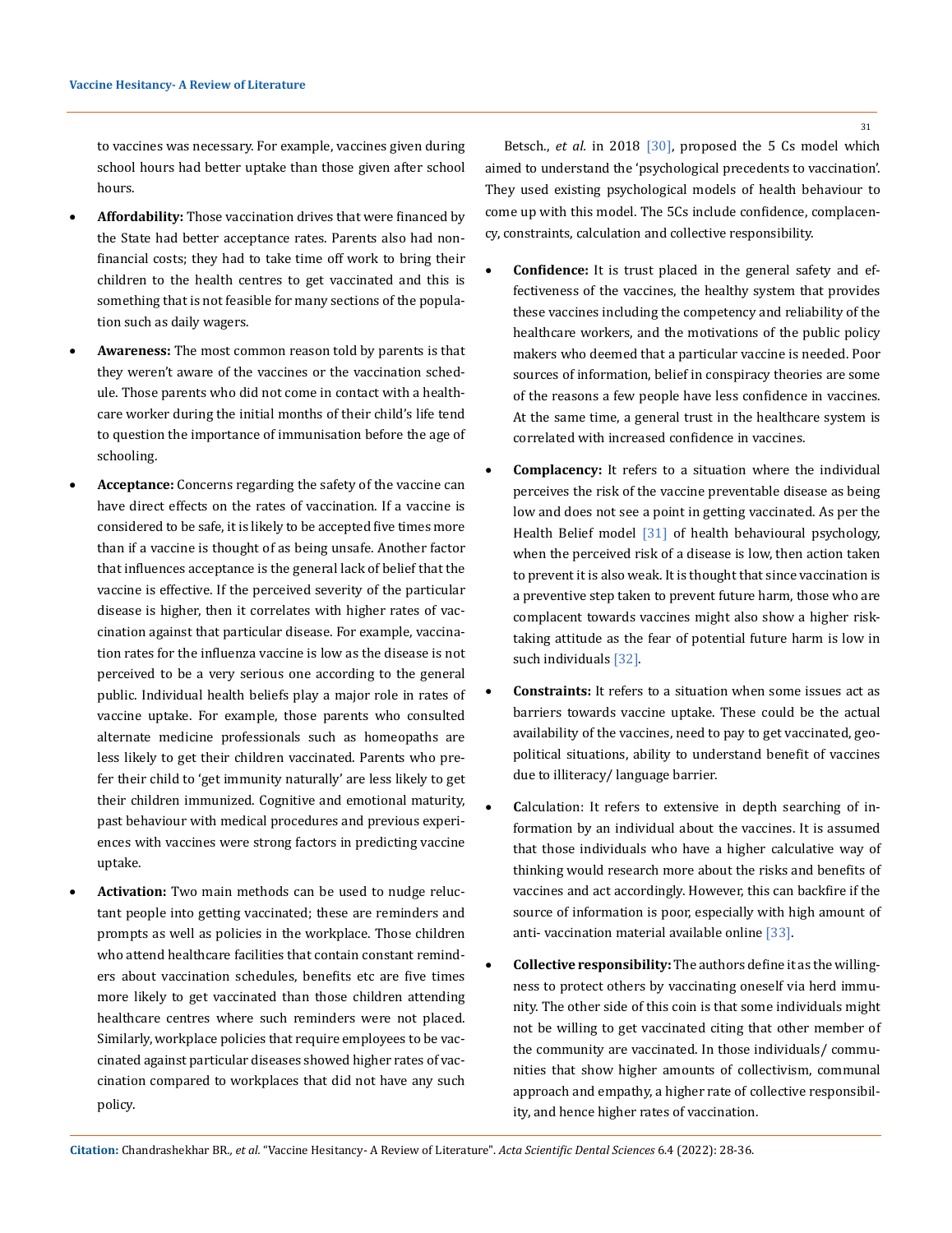32

If the 5 As and 5 Cs methods are analysed, it is obvious that there isn't one reason for vaccine hesitancy and the public health professional's approach should be multi- faceted and tailor- made to suit the target population. There is some degree of overlap between

these two systems, but the point to be taken is that both of these methods could be used in better planning of vaccine interventions as well as assessment of the success rates of vaccination programs.

## **Summary of some of the methods used in the past to address vaccine hesitancy**

| Sl. No.      | <b>Author (Year)</b> | <b>Method</b>                                        | <b>PICO</b>                                                                                                                                                                                                                                                                                                                                |
|--------------|----------------------|------------------------------------------------------|--------------------------------------------------------------------------------------------------------------------------------------------------------------------------------------------------------------------------------------------------------------------------------------------------------------------------------------------|
| $\mathbf{1}$ | Anderson (2009) [34] | <b>Cluster Randomised</b><br>Controlled Trial        | Participants: 180 members, each of whom was recognised as a trusted<br>member of the community.                                                                                                                                                                                                                                            |
|              |                      |                                                      | Intervention: Dialog based. Each field member met with the participants<br>and explained about the intervention in 3 phases.                                                                                                                                                                                                               |
|              |                      |                                                      | First phase included community groups discussing state of child vaccina-<br>tion and prevalence of measles, and risks and benefits of vaccination.                                                                                                                                                                                         |
|              |                      |                                                      | Second phase included community groups discussing costs and benefits<br>vs risks of measles vaccination.                                                                                                                                                                                                                                   |
|              |                      |                                                      | Third phase included community groups identifying specific barriers to<br>child vaccination in their community and methods to overcome it.                                                                                                                                                                                                 |
|              |                      |                                                      | Control: 14 other sites undergoing routine immunisation.                                                                                                                                                                                                                                                                                   |
|              |                      |                                                      | Outcome: Measles vaccine uptake doubled in the intervention group and<br>rates of DPT vaccination tripled.                                                                                                                                                                                                                                 |
| 2            | Ansari (2007) [35]   | Cohort (Pre and Post)                                | Participants: 1025 muslim families in Aligarh, India who were resistant<br>againt polio vaccination.                                                                                                                                                                                                                                       |
|              |                      |                                                      | Intervention: HCW visited each house and imparted health education.<br>Aim was to try and convince each household that polio vaccine drops<br>were safe. Those that were convinced were vaccinated and those that<br>weren't were visited by a second team 2-3 days later.                                                                 |
|              |                      |                                                      | Control: Normal house to house immunisation program.                                                                                                                                                                                                                                                                                       |
|              |                      |                                                      | Outcome: After the initial round, 49 percent of households were convert-<br>ed. 51 percent still remained hesitant. After visit by the second team, 60<br>percent of the resisting families were converted. 20 percent could not be<br>vaccinated even after the second round.                                                             |
| 3            | Banerjee (2010) [36] | <b>Cluster Randomised</b><br><b>Controlled Trial</b> | Participants: 1640 children aged 1 to 3 years in 134 villages in Rajasthan,<br>India.                                                                                                                                                                                                                                                      |
|              |                      |                                                      | Intervention: Dialogue based and non-financial incentives.                                                                                                                                                                                                                                                                                 |
|              |                      |                                                      | Under the dialogue based method, they setup immunisation camps in<br>areas where HCW were mostly absent to show the availability of vaccines.<br>These camps were conducted on a fixed date and time every month.<br>In addition, a social worker identified children to be vaccinated and<br>informed mothers about benefits of vaccines. |
|              |                      |                                                      | Under the non-financial incentives method, 1 kilo of raw lentils and set of<br>metal plates were distributed upon vaccination of one child. The cost of<br>the incentives were approximately equal to the loss of pay to the mothers.                                                                                                      |
|              |                      |                                                      | Control: Control group without the intervention.                                                                                                                                                                                                                                                                                           |
|              |                      |                                                      | Outcome: Both the methods increased rates of vaccination with the<br>incentives method showing 20% higher vaccination.                                                                                                                                                                                                                     |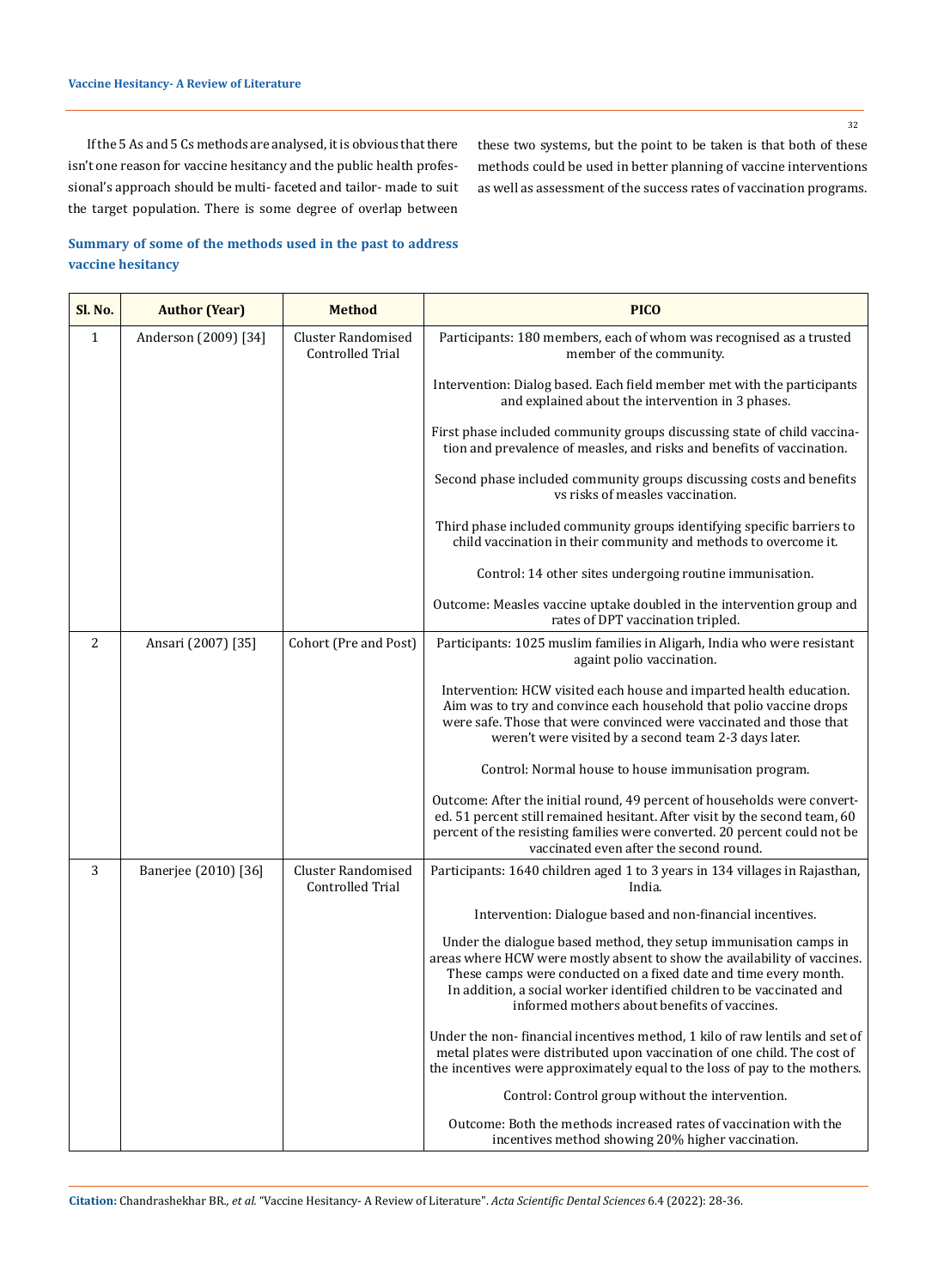|   |                       |                                                    | 33                                                                                                                                                                                                                                                                                                                                                                                                                                     |
|---|-----------------------|----------------------------------------------------|----------------------------------------------------------------------------------------------------------------------------------------------------------------------------------------------------------------------------------------------------------------------------------------------------------------------------------------------------------------------------------------------------------------------------------------|
| 4 | Nasiru (2012) [37]    | Cohort (Pre and Post)                              | Participants: Children aged under 5 years of age in 4 settlements in<br>Nigeria whose communities were identified as those with the least rates<br>of polio vaccination.                                                                                                                                                                                                                                                               |
|   |                       |                                                    | Intervention: Based on Majigi, which is a road side film show conducted<br>in mobile vans. Campaign involved different leaders in the communities<br>such as Imams, political leaders, town criers and traditional surgeons.<br>The video clips were first shown to the leaders and then shown to the<br>general public. Apart from the video, a play was also staged to show the<br>harm caused by polio and benefits of the vaccine. |
|   |                       |                                                    | Control: Baseline values of polio vaccination in the same communities.                                                                                                                                                                                                                                                                                                                                                                 |
|   |                       |                                                    | Outcome: 1047 children got vaccinated which was a significant increase<br>compared to the baseline values.                                                                                                                                                                                                                                                                                                                             |
| 5 | Stockwell (2012) [38] | Two-group cohort<br>(Intervention study)           | Participants: 361 (195 intervention group and 166 control group) chil-<br>dren aged 11-18 years of age from low income households in USA. It was<br>assumed that these families would have less health literacy. Only those<br>children that had incomplete vaccination schedules were included. Vac-<br>cines in question were the meningococcal vaccine and the tetanus- diph-<br>theria- acellular pertussis vaccine.               |
|   |                       |                                                    | Intervention: Text message based. Parents received automated text mes-<br>sages reminding them about their children's vaccination. Messages were<br>stopped if their data was updated in the system after being vaccinated.<br>Text messages included patient's name, clinic name, times during which<br>the vaccines may be obtained from the clinic. Messages were sent in<br>English and Spanish.                                   |
|   |                       |                                                    | Control: Parents who received normal standard of care, except for the<br>reminder messages.                                                                                                                                                                                                                                                                                                                                            |
|   |                       |                                                    | Outcome: Children in the reminder group were, on an average, 50 percent<br>more likely to get vaccinated than in the control group.                                                                                                                                                                                                                                                                                                    |
| 6 | Usman (2007) [39]     | Randomised con-<br>trolled trial (Indi-<br>vidual) | Participants: 1500 mother-child units were recruited from urban vac-<br>cination centres in Karachi. They were enrolled during their DTP 1 vac-<br>cination.                                                                                                                                                                                                                                                                           |
|   |                       |                                                    | Intervention: Reminder and recall. Participants were randomly divided<br>into 4 groups- Group 1 had 375 participants who received a redesigned<br>immunisation card, group 2 had 375 members who received vaccine<br>education at the centres, group 3 received the education at the centre and<br>the redesigned cards, and group 4 was the control group (no intervention<br>apart from standard care).                              |
|   |                       |                                                    | The vaccination card was modified by making it larger, and when folded<br>showed the next date and day of vaccination on the outside. Remaining<br>details such as name, vaccination center etc were on the inside. The card<br>was tied to a string and the mothers were asked to hang this card in a<br>very visible place in the house.                                                                                             |
|   |                       |                                                    | Control: group 4 was the control group (no intervention apart from<br>standard care)                                                                                                                                                                                                                                                                                                                                                   |
|   |                       |                                                    | Outcome: Those that received the modified cards were 25% more vac-<br>cinated.                                                                                                                                                                                                                                                                                                                                                         |

**Table a**

33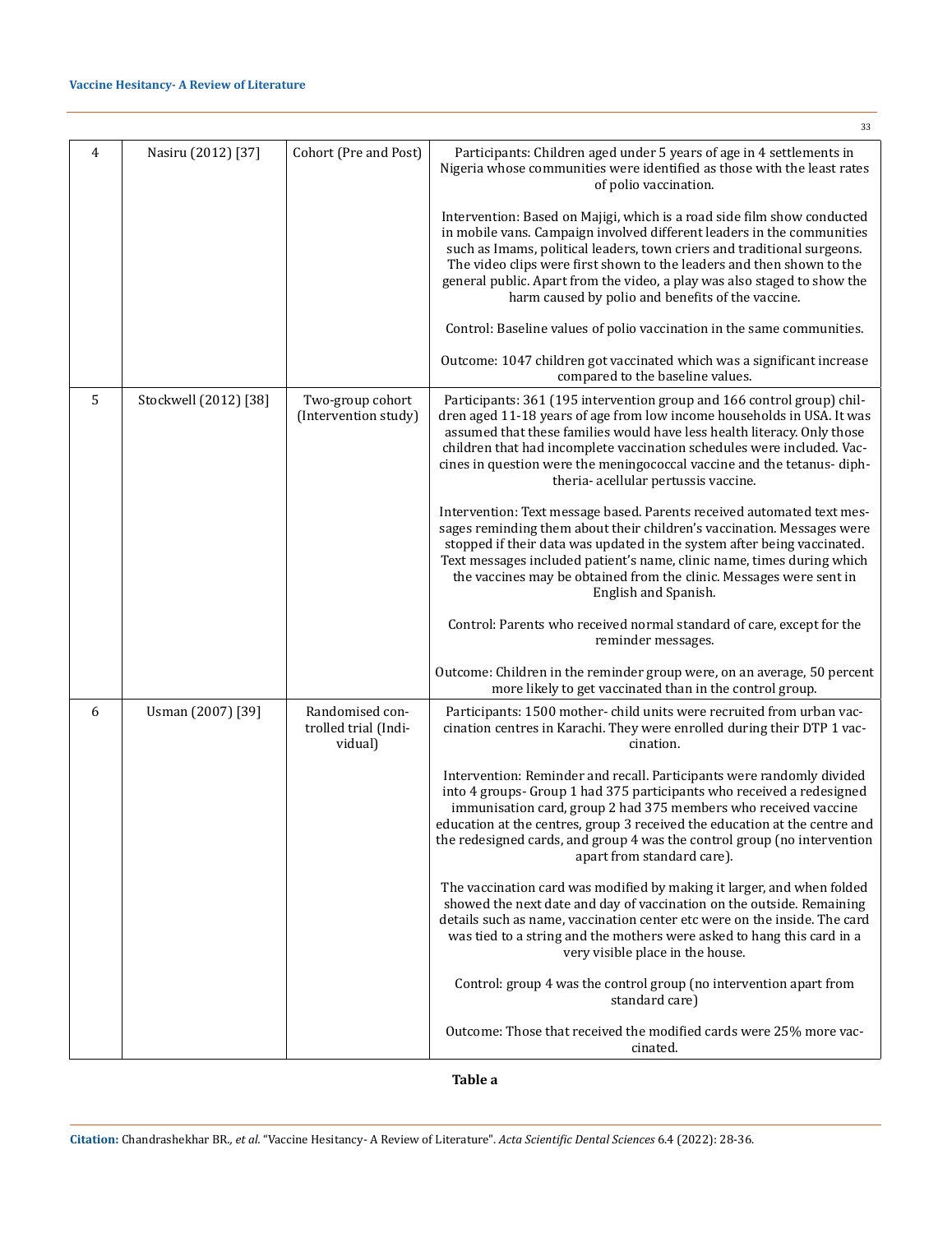As per the SAGE (Strategic Advisory Group of Experts) working group on immunisation at the WHO, in their systematic review  $(2014)$  [6], summarized the various methods used to address vaccine hesitancy and their effectiveness. Strategies to address vaccine hesitancy can be broadly divided into 3 methods- Dialogue- based interventions, non- financial incentives and reminder/ recall.

### **Dialogue based interventions**

- Involvement of religious or traditional leaders improves rates of vaccination. This method seems to address the most common reason behind vaccine hesitancy, i.e., misconception and distrust.
- • Social media is a very powerful tool in addressing vaccine hesitancy. However, it could prove to be a double- edged sword as anti- vaccination voices also find their platform on social media.
- • Social mobilisation and sensitisation including dialogue with leaders and one to one interpersonal communication with the community members increased rates of vaccination.
- • **Non-financial incentives:** If the target group is identified as being underprivileged, any incentives related to basic survival such as food would be readily accepted. It is also possible that since basic needs such as food was addressed, it can help in building confidence around the governing body and the public health machinery.
- Reminder- recall methods: On its own it is not very effective, but can be a potent tool when combined with other methods.

## **Conclusion**

Vaccine hesitancy is a complicated issue and no single strategy can help address vaccine hesitancy. The interventions with higher rates of vaccination have mostly employed multiple methods to address the issue. Strategies have to be tailor- made as per the community's needs and specific intricacies such as social norms, socioeconomic status, beliefs and religion. Level of evidence available is low to moderate across literature and hence, while attempting to apply one or more of the methods mentioned in this article, it has to be taken with a grain of salt and customised after assessing the target population using the 5As and 5Cs method. As mentioned before, an individual lies on a vaccine hesitancy continuum. Accurate assessment as to where in this continuum does the individual lie can help in moving the person away from hesitancy and towards acceptance.

The WHO recommends  $[6]$ , that before embarking on any intervention aimed at addressing vaccine hesitancy, the following points should be considered;

- Clear identification of the target population in terms of reasons behind vaccine hesitancy, social norms and any other specific issues.
- Interventions should involve meaningful engagement with the stakeholders that results in meaningful action.
- Acknowledgment and appreciation of contextual influences from the individual all the way till the healthcare system.
- Use of multicomponent strategies rather than a single method.
- Continuous evaluation of the strategies that will help in increasing success rates of future interventions.

#### **Bibliography**

- 1. World Health Organization (2021).
- 2. World Health Organization (2020).
- 3. [Centers for Disease Control and Prevention \(CDC\). "Ten great](https://www.cdc.gov/mmwr/preview/mmwrhtml/00056796.htm)  [public health achievements--United States, 1900-1999".](https://www.cdc.gov/mmwr/preview/mmwrhtml/00056796.htm) *Mor[bidity and Mortality Weekly Report](https://www.cdc.gov/mmwr/preview/mmwrhtml/00056796.htm)* 48 (1999): 241-243.
- 4. [MacDonald NE. SAGE Working Group on Vaccine Hesitancy.](https://pubmed.ncbi.nlm.nih.gov/25896383/)  ["Vaccine hesitancy: definition, scope and determinants".](https://pubmed.ncbi.nlm.nih.gov/25896383/) *Vaccine* [33.34 \(2016\): 4161-4164.](https://pubmed.ncbi.nlm.nih.gov/25896383/)
- 5. Dube E., *et al*[. "Vaccine hesitancy: an overview".](https://pubmed.ncbi.nlm.nih.gov/23584253/) *Human Vac[cines and Immunotherapeutics](https://pubmed.ncbi.nlm.nih.gov/23584253/)* 9.8 (2013): 1763-1773.
- 6. [World Health Organization. "Report of the SAGE working](https://www.who.int/immunization/sage/meetings/2014/october/1_Report_WORKING_GROUP_vaccine_hesitancy_final.pdf)  [group on Vaccine Hesitancy" \(2014\).](https://www.who.int/immunization/sage/meetings/2014/october/1_Report_WORKING_GROUP_vaccine_hesitancy_final.pdf)
- 7. [Rathbone J. "Lady Mary Wortley Montague's contribution to](https://pubmed.ncbi.nlm.nih.gov/8684145/) [the eradication of smallpox".](https://pubmed.ncbi.nlm.nih.gov/8684145/) *Lancet* 347.9014 (1996): 1566.
- 8. [Riedel S. "Edward Jenner and the history of smallpox and vac](https://www.ncbi.nlm.nih.gov/pmc/articles/PMC1200696/)cination". *[Proceedings Baylor University Medical Center](https://www.ncbi.nlm.nih.gov/pmc/articles/PMC1200696/)* 18.1 [\(2005\): 21.](https://www.ncbi.nlm.nih.gov/pmc/articles/PMC1200696/)
- 9. [Jason L. " New Media, Old Messages: Themes in the History of](https://pubmed.ncbi.nlm.nih.gov/23116917/)  Vaccine Hesitancy and Refusal". *[American Medical Association](https://pubmed.ncbi.nlm.nih.gov/23116917/) [Journal of Ethics](https://pubmed.ncbi.nlm.nih.gov/23116917/)* 14.1 (2012): 50-55.
- 10. [Jackson CL. "State laws on compulsory immunization in the](https://pubmed.ncbi.nlm.nih.gov/4979879/) United States". *[Public Health Reports](https://pubmed.ncbi.nlm.nih.gov/4979879/)* 84.9 (1969): 787-795.

**Citation:** Chandrashekhar BR*., et al.* "Vaccine Hesitancy- A Review of Literature". *Acta Scientific Dental Sciences* 6.4 (2022): 28-36.

34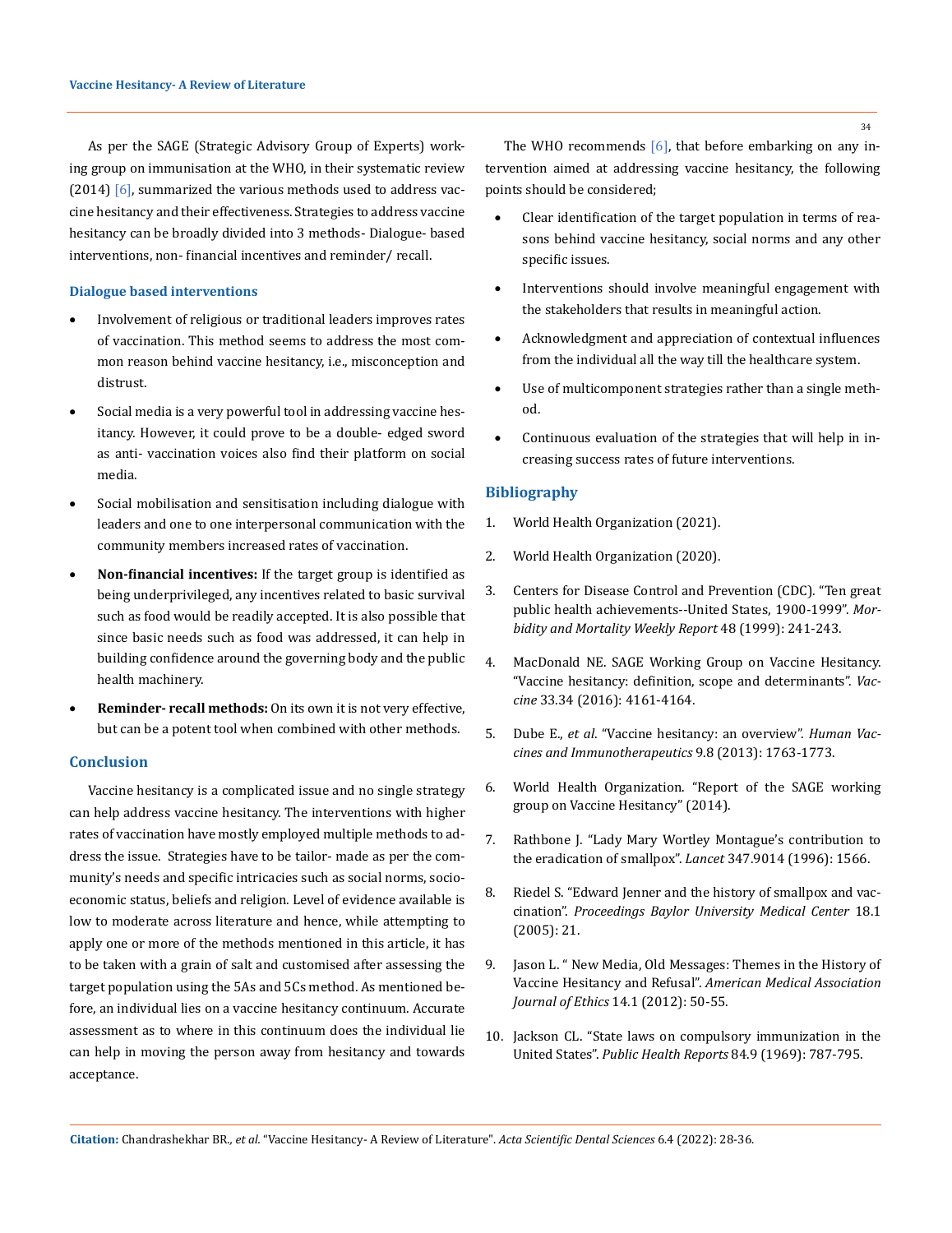- 11. Mariner WK., *et al*[. "Jacobson v Massachusetts: it's not your](https://www.ncbi.nlm.nih.gov/pmc/articles/PMC1449224/)  [great-great-grandfather's public health law".](https://www.ncbi.nlm.nih.gov/pmc/articles/PMC1449224/) *American Journal [of Public Health](https://www.ncbi.nlm.nih.gov/pmc/articles/PMC1449224/)* 95.4 (2005): 581.
- 12. Wakefield AJ., *et al*[. "Ileallymphoid-nodular hyperplasia,](https://pubmed.ncbi.nlm.nih.gov/9500320/)  [non-specific colitis, and pervasive developmental disorder in](https://pubmed.ncbi.nlm.nih.gov/9500320/)  children". *Lancet* [351 \(1998\): 637-641.](https://pubmed.ncbi.nlm.nih.gov/9500320/)
- 13. [Gross L. "A broken trust: lessons from the vaccine-autism](https://www.ncbi.nlm.nih.gov/pmc/articles/PMC2682483/)  wars". *PLoS Biology* [7.5 \(2009\): e1000114.](https://www.ncbi.nlm.nih.gov/pmc/articles/PMC2682483/)
- 14. [Colgrove J. "State of Immunity: The Politics of Vaccination in](https://www.ncbi.nlm.nih.gov/pmc/articles/PMC1857257/)  [Twentieth Century America". Berkeley: University of Califor](https://www.ncbi.nlm.nih.gov/pmc/articles/PMC1857257/)[nia Press \(2006\).](https://www.ncbi.nlm.nih.gov/pmc/articles/PMC1857257/)
- 15. Betsch C., *et al*[. "Dr. Jekyll or Mr. Hyde? How the Internet in](https://pubmed.ncbi.nlm.nih.gov/22472790/)[fluences vaccination decisions: recent evidence and tenta](https://pubmed.ncbi.nlm.nih.gov/22472790/)[tive guidelines for online vaccine communication".](https://pubmed.ncbi.nlm.nih.gov/22472790/) *Vaccine* 30 [\(2012\): 3723-3726.](https://pubmed.ncbi.nlm.nih.gov/22472790/)
- 16. [Brunson EK. "The impact of social networks on parents' vac](https://pubmed.ncbi.nlm.nih.gov/23589813/)cination decisions". *Pediatrics* [131 \(2013\): e1397-404.](https://pubmed.ncbi.nlm.nih.gov/23589813/)
- 17. [Wheeler M and Buttenheim AM. "Parental vaccine concerns,](https://pubmed.ncbi.nlm.nih.gov/23900266/)  [information source, and choice of alternative immuniza](https://pubmed.ncbi.nlm.nih.gov/23900266/)tion schedules". *[Human Vaccines and Immunotherapeutics](https://pubmed.ncbi.nlm.nih.gov/23900266/)* 9 [\(2013\): 1782-1789.](https://pubmed.ncbi.nlm.nih.gov/23900266/)
- 18. [Marshall GS. "Vaccine hesitancy, history, and human nature:](https://pubmed.ncbi.nlm.nih.gov/33513237/)  [the 2018 Stanley A. Plotkin lecture".](https://pubmed.ncbi.nlm.nih.gov/33513237/) *Journal of the Pediatric [Infectious Diseases Society](https://pubmed.ncbi.nlm.nih.gov/33513237/)* 8 (2018): 1-8.
- 19. [Kata A. "Anti-vaccine activists, Web 2.0, and the postmodern](https://pubmed.ncbi.nlm.nih.gov/22172504/)  [paradigm-An overview of tactics and tropes used online by the](https://pubmed.ncbi.nlm.nih.gov/22172504/)  [antivaccination movement".](https://pubmed.ncbi.nlm.nih.gov/22172504/) *Vaccine* 30.25 (2012): 3778-3789.
- 20. Betsch C., *et al*[. "The influence of vaccine-critical websites on](https://pubmed.ncbi.nlm.nih.gov/20348365/)  perceiving vaccination risks". *[Journal of Health Psychology](https://pubmed.ncbi.nlm.nih.gov/20348365/)* 15 [\(2010\): 446-455.](https://pubmed.ncbi.nlm.nih.gov/20348365/)
- 21. Betsch C., *et al*[. "Effect of narrative reports about vaccine ad](https://pubmed.ncbi.nlm.nih.gov/22875721/)[verse events and bias-awareness disclaimers on vaccine deci](https://pubmed.ncbi.nlm.nih.gov/22875721/)[sions: a simulation of an online patient social network".](https://pubmed.ncbi.nlm.nih.gov/22875721/) *Medi[cal Decision Making](https://pubmed.ncbi.nlm.nih.gov/22875721/)* 33 (2013): 14-25.
- 22. Haase N., *et al*[. "Impact of disease risk on the narrative bias](https://pubmed.ncbi.nlm.nih.gov/31480866/)  [in vaccination risk perceptions".](https://pubmed.ncbi.nlm.nih.gov/31480866/) *Psychology and Health* 35 [\(2020\): 346-365.](https://pubmed.ncbi.nlm.nih.gov/31480866/)
- 23. [Nan X and Madden K. "HPV vaccine information in the blogo](https://pubmed.ncbi.nlm.nih.gov/22452582/)[sphere: how positive and negative blogs influence vaccine](https://pubmed.ncbi.nlm.nih.gov/22452582/)[related risk perceptions, attitudes, and behavioral intentions".](https://pubmed.ncbi.nlm.nih.gov/22452582/)  *[Health Communication](https://pubmed.ncbi.nlm.nih.gov/22452582/)* 27 (2012): 829-836.
- 24. Dunn AG., *et al*[. "Mapping information exposure on social](https://pubmed.ncbi.nlm.nih.gov/28461067/)  [media to explain differences in HPV vaccine coverage in the](https://pubmed.ncbi.nlm.nih.gov/28461067/)  United States. *Vaccine* [35 \(2017\): 3033-3040.](https://pubmed.ncbi.nlm.nih.gov/28461067/)
- 25. Conis E. "Vaccine Nation: America's Changing Relationship with Immunization". Chicago: Univ. Chicago Press (2014).
- 26. Holmberg C., *et al*[. "The Politics of Vaccination: A Global His](https://www.jstor.org/stable/j.ctt1wn0s1m)[tory". Manchester, UK: Manchester Univ. Press \(2017\).](https://www.jstor.org/stable/j.ctt1wn0s1m)
- 27. Jamison AM., *et al*[. "You don't trust a government vaccine":](https://pubmed.ncbi.nlm.nih.gov/30576982/)  [narratives of institutional trust and influenza vaccination](https://pubmed.ncbi.nlm.nih.gov/30576982/)  [among African American and white adults".](https://pubmed.ncbi.nlm.nih.gov/30576982/) *Social Science and Medicine* [221 \(2019\): 87-94.](https://pubmed.ncbi.nlm.nih.gov/30576982/)
- 28. Sobo EJ., *et al*[. "Information curation among vaccine cautious](https://pubmed.ncbi.nlm.nih.gov/26814029/)  [parents: Web 2.0, Pinterest thinking, and pediatric vaccination](https://pubmed.ncbi.nlm.nih.gov/26814029/)  choice". *[Medical Anthropology](https://pubmed.ncbi.nlm.nih.gov/26814029/)* 35 (2016): 529-46.
- 29. Thomson A., *et al*[. "The 5As: a practical taxonomy for the de](https://pubmed.ncbi.nlm.nih.gov/26672676/)[terminants of vaccine uptake".](https://pubmed.ncbi.nlm.nih.gov/26672676/) *Vaccine* 34 (2016): 1018-1024.
- 30. Betsch C., *et al*[. "Beyond confidence: Development of a mea](https://journals.plos.org/plosone/article?id=10.1371/journal.pone.0208601)[sure assessing the 5C psychological antecedents of vaccina](https://journals.plos.org/plosone/article?id=10.1371/journal.pone.0208601)tion". *PLoS ONE* [13.12 \(2018\): e0208601.](https://journals.plos.org/plosone/article?id=10.1371/journal.pone.0208601)
- 31. [Schwarzer R and Fuchs R. "Self-efficacy and health behav](https://userpage.fu-berlin.de/gesund/publicat/conner9.htm)iours". *[Predict Health Behaviour Research and Practice with](https://userpage.fu-berlin.de/gesund/publicat/conner9.htm)  [Social Cognition Models](https://userpage.fu-berlin.de/gesund/publicat/conner9.htm)* (1996): 163-196.
- 32. Johnson JG., *et al*. "DOSPERT-G Bereichsspezifische Risikoskala-Deutsche Version Domain-specific Risk-taking Scale-German version (2004).
- 33. [Kata A. "Anti-vaccine activists, Web 2.0, and the postmodern](https://www.sciencedirect.com/science/article/pii/S0264410X11019086)  [paradigm-An overview of tactics and tropes used online by the](https://www.sciencedirect.com/science/article/pii/S0264410X11019086)  [anti-vaccination movement".](https://www.sciencedirect.com/science/article/pii/S0264410X11019086) *Vaccine* 30 (2012): 3778-3789.
- 34. Andersson N., *et al*[. "Evidence-based Discussion increases](https://bmcinthealthhumrights.biomedcentral.com/articles/10.1186/1472-698X-9-S1-S8)  [Childhood Vaccination uptake: A Randomised Cluster Con](https://bmcinthealthhumrights.biomedcentral.com/articles/10.1186/1472-698X-9-S1-S8)[trolled Trial of Knowledge Translation in Pakistan".](https://bmcinthealthhumrights.biomedcentral.com/articles/10.1186/1472-698X-9-S1-S8) *BMC Inter[national Health and Human Rights](https://bmcinthealthhumrights.biomedcentral.com/articles/10.1186/1472-698X-9-S1-S8)* (2009): 9.
- 35. Ansari MA., *et al*[. "Reducing resistance against polio drops".](https://pubmed.ncbi.nlm.nih.gov/18085073/)  *[Journal of The Royal Society for the Promotion of Health](https://pubmed.ncbi.nlm.nih.gov/18085073/)* 127.6 [\(2007\): 276-279.](https://pubmed.ncbi.nlm.nih.gov/18085073/)
- 36. Banerjee A., *et al*[. "Improving immunisation coverage in ru](https://pubmed.ncbi.nlm.nih.gov/20478960/)[ral India: clustered randomised controlled evaluation of im](https://pubmed.ncbi.nlm.nih.gov/20478960/)[munisation campaigns with and without incentives". BMJ 340](https://pubmed.ncbi.nlm.nih.gov/20478960/)  [\(2010\): 2220.](https://pubmed.ncbi.nlm.nih.gov/20478960/)